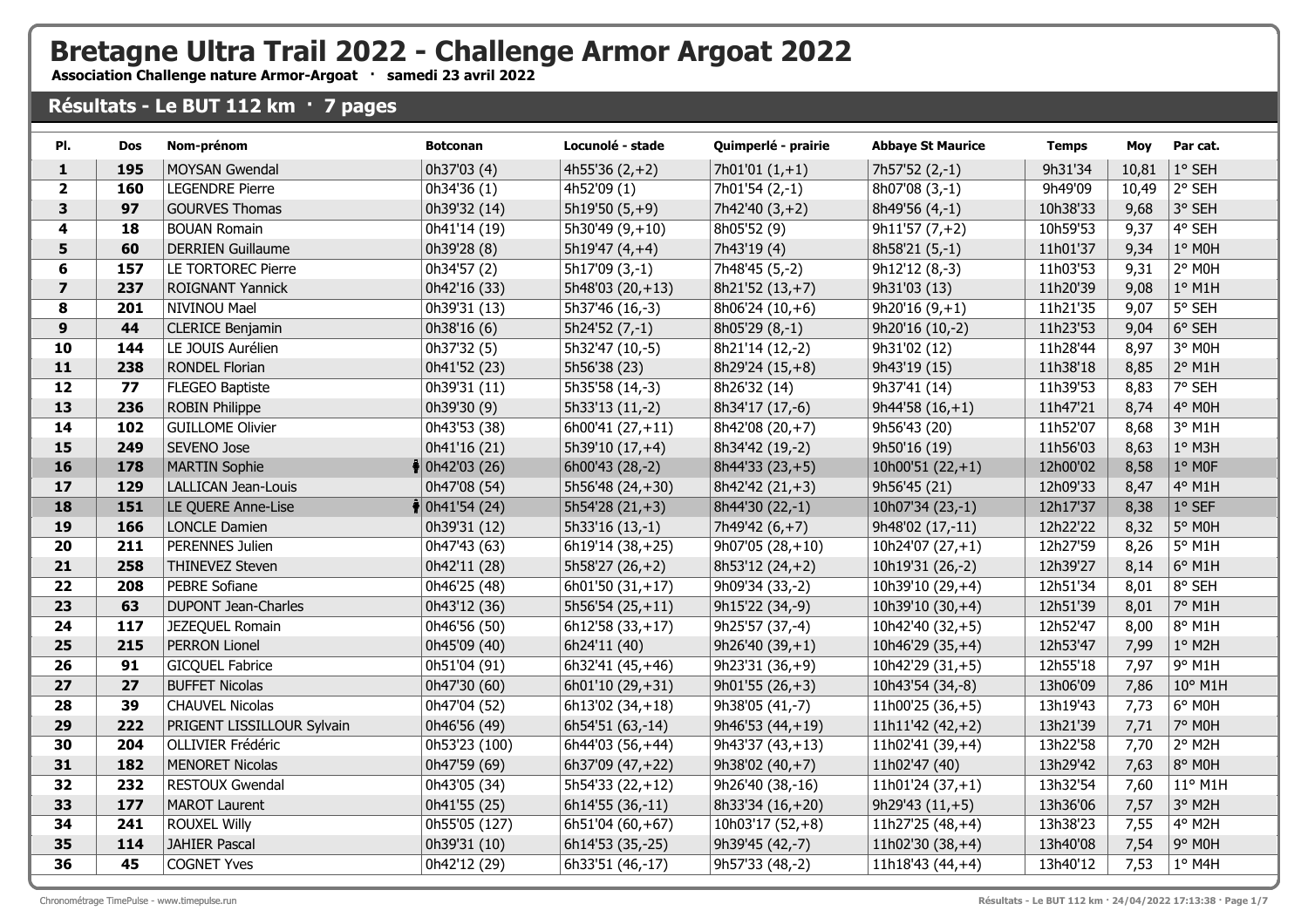| PI. | Dos            | Nom-prénom                    | <b>Botconan</b>             | Locunolé - stade    | Quimperlé - prairie  | <b>Abbaye St Maurice</b> | <b>Temps</b> | Moy  | Par cat.         |
|-----|----------------|-------------------------------|-----------------------------|---------------------|----------------------|--------------------------|--------------|------|------------------|
| 37  | 141            | LE GUESCLOU Erwann            | 0h47'09 (55)                | 6h28'03 $(43, +12)$ | 9h51'13 (46,-3)      | 11h20'39 $(45, +1)$      | 13h43'57     | 7,50 | 12° M1H          |
| 38  | 123            | LABASQUE Guillaume            | 0h49'37 (78)                | $6h56'27(67,+11)$   | 10h01'14 (50,+17)    | 11h33'56 (53,-3)         | 13h44'01     | 7,50 | 10° M0H          |
| 39  | 22             | <b>BRINGUET Sylvain</b>       | 0h47'28 (57)                | $6h40'36(53,+4)$    | $9h47'42(45,+8)$     | 11h22'32 (46,-1)         | 13h46'27     | 7,48 | 5° M2H           |
| 40  | 147            | LE MOUAL Antoine              | 0h46'06 (43)                | 6h25'18 $(41,+2)$   | 9h53'33 (47,-6)      | 11h25'30 (47)            | 13h52'11     | 7,43 | 9° SEH           |
| 41  | 90             | <b>GEORGET Michael</b>        | 0h51'37 (95)                | 6h39'13 (50,+45)    | 10h01'37 (51,-1)     | 11h28'09 $(50,+1)$       | 13h58'01     | 7,37 | 6° M2H           |
| 42  | 127            | <b>LALANDE Thomas</b>         | 0h47'52 (66)                | 6h40'35 (52,+14)    | 10h00'01 (49,+3)     | 11h28'08 (49)            | 13h59'51     | 7,36 | 11° M0H          |
| 43  | 267            | <b>VALLEE Pierrick</b>        | 0h50'58 (88)                | 6h47'27 (58,+30)    | 10h06'06 $(53, +5)$  | 11h37'39 (54,-1)         | 14h04'40     | 7,32 | 2° M3H           |
| 44  | 226            | PUBERT Christophe             | 0h57'49 (172)               | 7h00'55 (72,+100)   | 10h24'44 (60,+12)    | 11h54'01 $(57, +3)$      | 14h09'09     | 7,28 | 13° M1H          |
| 45  | 263            | <b>TREMELO Olivier</b>        | 0h51'37 (96)                | 6h50'04 (59,+37)    | 10h09'19 $(54, +5)$  | 11h40'51 (55,-1)         | 14h09'53     | 7,27 | 3° M3H           |
| 46  | 170            | <b>MACE Christophe</b>        | 0h50'23 (85)                | 7h03'57 (78,+7)     | 10 $h31'31(67,+11)$  | $11h57'45(58,+9)$        | 14h13'28     | 7,24 | 4° M3H           |
| 47  | 202            | <b>NOBLET Eric</b>            | 0h56'43 (157)               | 7h25'04 (94,+63)    | 10h38'24 $(76, +18)$ | 12h01'42 $(61,+15)$      | 14h17'41     | 7,21 | 14° M1H          |
| 48  | 146            | LE MOING Sebastien            | 0h41'19 (22)                | 6h02'18 (32,-10)    | 9h20'24 (35,-3)      | 11h03'57 (41,-6)         | 14h19'40     | 7,19 | 15° M1H          |
| 49  | 167            | LOUEDOC Gwenoline             | $\frac{1}{2}$ 0h57'46 (171) | 7h16'36 (88, +83)   | 10h30'30 (66,+22)    | 12h02'30 $(62, +4)$      | 14h23'08     | 7,16 | $1°$ M3F         |
| 50  | 101            | <b>GUEDEU Mickael</b>         | 0h58'13 (182)               | 7h23'43 (92,+90)    | 10h39'02 (79,+13)    | 12h05'37 (64,+15)        | 14h25'30     | 7,14 | 7° M2H           |
| 51  | 138            | LE DUC Jean-Francois          | 0h57'18 (166)               | 7h09'21 (83,+83)    | 10h23'01 (58,+25)    | 12h06'39 (66,-8)         | 14h25'32     | 7,14 | 16° M1H          |
| 52  | 161            | <b>LEGER Fabrice</b>          | 0h49'23 (76)                | 6h56'39 (69,+7)     | 10h15'10 $(57, +12)$ | 12h01'29 (60,-3)         | 14h31'17     | 7,09 | 8° M2H           |
| 53  | 205            | PASQUET Yann                  | 0h53'48 (108)               | 6h55'04 (66,+42)    | 10h37'39 (73,-7)     | 12h13'49 (68,+5)         | 14h33'14     | 7,08 | 9° M2H           |
| 54  | 247            | SALIOU Mikaël                 | 0h48'06 (72)                | $6h56'31(68,+4)$    | $10h23'35(59,+9)$    | 11h59'04 (59)            | 14h35'01     | 7,06 | 10° M2H          |
| 55  | 214            | PERRIN Thomas                 | 0h49'59 (80)                | 7h13'52 (86,-6)     | 10h44'07 $(80,+6)$   | 12h12'08 (67, +13)       | 14h38'23     | 7,04 | 5° M3H           |
| 56  | 225            | PRUAL Joseph-Marie            | 0h53'46 (104)               | 7h00'13 (71,+33)    | 10h36'06 (72,-1)     | 12h16'55 $(71,+1)$       | 14h40'49     | 7,02 | $1°$ M5H         |
| 57  | 266            | <b>VALET Kevin</b>            | 0h46'08 (44)                | 6h30'55 (44)        | 10h35'58 (71,-27)    | 12h06'36 $(65, +6)$      | 14h41'44     | 7,01 | 10° SEH          |
| 58  | 113            | <b>INDJIC Matias</b>          | 0h42'12 (31)                | 6h59'27 (70,-39)    | 8h20'56 (11,+59)     | 10h09'40 (25,-14)        | 14h48'48     | 6,95 | 12° M0H          |
| 59  | 252            | <b>SOULABAILLE Geoffrey</b>   | 0h50'07 (82)                | 7h08'06 (82)        | 10h38'41 $(78, +4)$  | 12h25'39 (79,-1)         | 14h49'42     | 6,95 | 11° SEH          |
| 60  | $\overline{2}$ | <b>ANDRE Christophe</b>       | 0h42'10 (27)                | 6h40'39 (54,-27)    | 10h13'03 (56,-2)     | 12h16'31 (70,-14)        | 14h51'06     | 6,94 | 11° M2H          |
| 61  | 46             | COHELEACH Sebastien           | 0h49'33 (77)                | 7h03'47 (77)        | 10h29'54 (65,+12)    | 12h14'16 (69,-4)         | 14h51'51     | 6,93 | 12° M2H          |
| 62  | 125            | LAGADEC Ludovic               | 0h53'44 (102)               | 7h04'06 (80,+22)    | 10h46'24 (82,-2)     | 12h19'41 (75,+7)         | 14h55'59     | 6,90 | 17° M1H          |
| 63  | 119            | JOUSSET Sébastien             | 0h51'04 (90)                | 6h54'32 (62,+28)    | 10h34'58 (70,-8)     | 12h17'29 (73,-3)         | 14h58'35     | 6,88 | $13^{\circ}$ M2H |
| 64  | 4              | <b>AUTRET Samuel</b>          | 0h47'49 (64)                | 6h44'56 (57,+7)     | 10h12'21 $(55, +2)$  | 12h05'28 (63,-8)         | 15h00'45     | 6,86 | 18° M1H          |
| 65  | 89             | <b>GELARD Jacques</b>         | 0h47'03 (51)                | 6h54'51 (64,-13)    | 10h33'53 (69,-5)     | 12h25'10 (77,-8)         | 15h01'47     | 6,85 | 14° M2H          |
| 66  | 227            | RAIMBAU Joel                  | 0h55'29 (139)               | 7h04'00 (79,+60)    | 10h37'44 (74,+5)     | 12h21'20 (76,-2)         | 15h07'25     | 6,81 | $2°$ M5H         |
| 67  | 48             | <b>COZIEN Franck</b>          | 1h00'51 (208)               | 7h33'34 (107,+101)  | 10h57'58 (86,+21)    | 12h40'45 (85,+1)         | 15h08'15     | 6,80 | 15° M2H          |
| 68  | 137            | LE DIAGON Ludovic             | 0h46'22 (45)                | 6h37'19 (48,-3)     | 10h25'30 (61,-13)    | 12h16'58 (72,-11)        | 15h09'55     | 6,79 | 19° M1H          |
| 69  | 235            | <b>RIVOALLAN Denis</b>        | 0h43'44 (37)                | 6h54'52 (65,-28)    | 11h05'01 (89,-24)    | 12h38'45 (84,+5)         | 15h14'05     | 6,76 | $2°$ M4H         |
| 70  | 251            | SMOLEVSKY Aymeric             | 0h53'45 (103)               | 7h16'32 (87,+16)    | 11h05'38 (90,-3)     | 12h45'09 (88,+2)         | 15h16'45     | 6,74 | 12° SEH          |
| 71  | 274            | LAURENT Yann                  | 0h55'18 (134)               | 7h04'18 (81,+53)    | 10h46'24 (81)        | 12h40'46 (86,-5)         | 15h17'40     | 6,73 | $6^{\circ}$ M3H  |
| 72  | 268            | VITRY Julien                  | 0h39'34 (16)                | 6h27'27 (42,-26)    | 10h33'40 (68,-26)    | 12h28'02 (80,-12)        | 15h19'22     | 6,72 | 13° M0H          |
| 73  | 132            | LE BARON Mickael              | 0h53'47 (105)               | 7h30'56 (101,+4)    | $11h15'10(97,+4)$    | 12h57'16 (91,+6)         | 15h19'35     | 6,72 | 16° M2H          |
| 74  | 108            | <b>HERAULT Mikael</b>         | 0h54'49 (121)               | 7h21'32 (91,+30)    | 10h50'29 $(83, +8)$  | 12h54'14 (90,-7)         | 15h23'06     | 6,69 | 20° M1H          |
| 75  | 23             | <b>BRISSET Mickael</b>        |                             | 6h41'44 (55)        | 10h28'56 (63,-8)     | 12h25'28 (78,-15)        | 15h23'06     | 6,69 | 21° M1H          |
| 76  | 94             | <b>GODEFROY Stephane</b>      | 0h55'14 (128)               | 7h36'09 (110,+18)   | 11h30'05 (108,+2)    | 13h08'33 (98,+10)        | 15h23'36     | 6,69 | 7° M3H           |
| 77  | 130            | <b>LALLICAN Pierre-Michel</b> | 0h55'03 (125)               | $6h52'35(61,+64)$   | 10h28'44 (62,-1)     | 12h19'15 (74,-12)        | 15h25'29     | 6,68 | $17^\circ$ M2H   |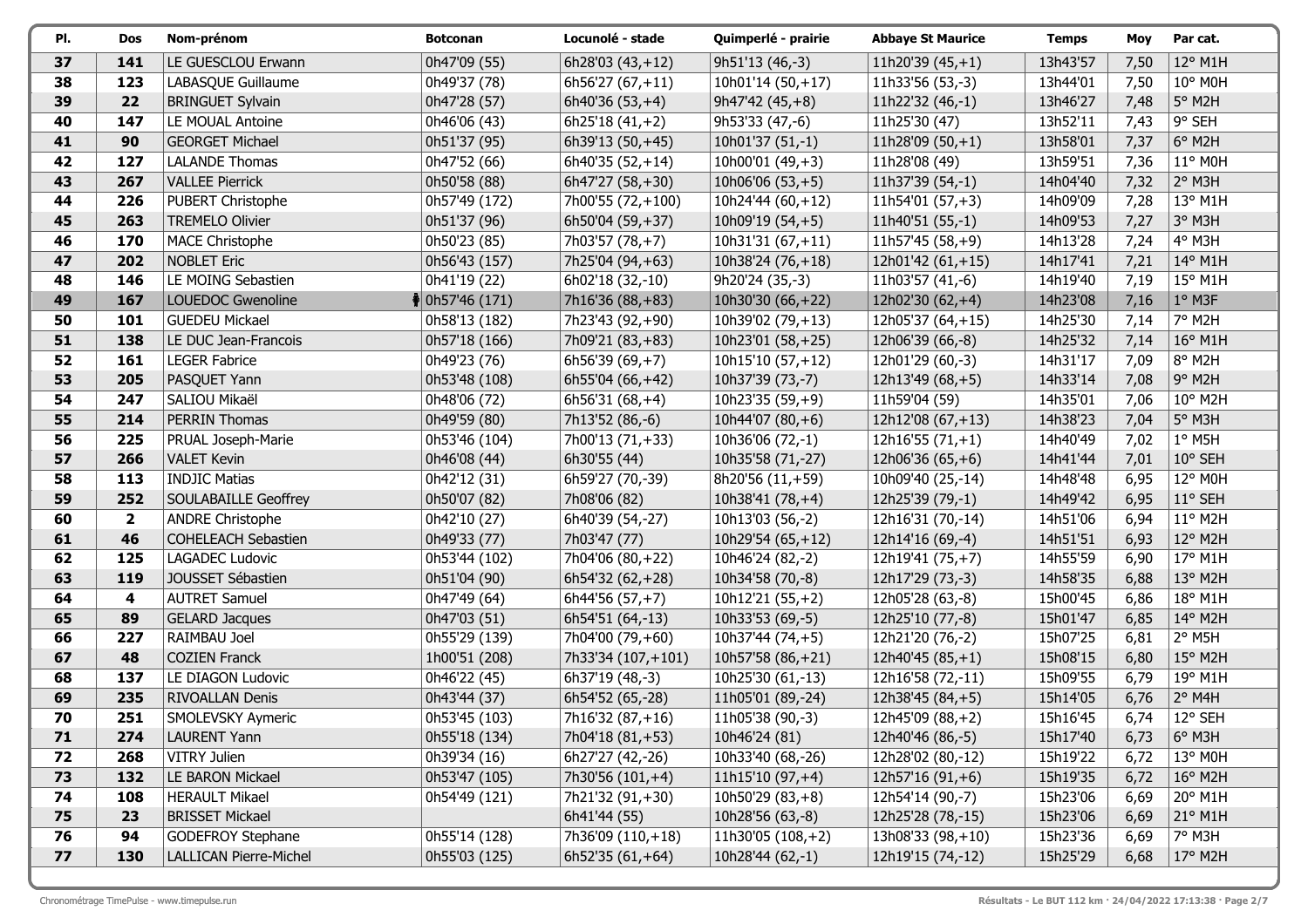| PI. | Dos | Nom-prénom                   | <b>Botconan</b>           | Locunolé - stade    | Quimperlé - prairie   | <b>Abbaye St Maurice</b> | <b>Temps</b> | Moy  | Par cat.                |
|-----|-----|------------------------------|---------------------------|---------------------|-----------------------|--------------------------|--------------|------|-------------------------|
| 78  | 187 | MICHARD Jacky                | 0h50'08 (83)              | 7h01'53 (73,+10)    | 10h50'55 (84,-11)     | 12h30'35 $(81, +3)$      | 15h27'51     | 6,66 | 8° M3H                  |
| 79  | 35  | CHANEY Frédéric              | 0h55'15 (130)             | 7h42'10 (124,+6)    | $11h31'14(111,+13)$   | 13h09'52 (99,+12)        | 15h28'56     | 6,65 | 14° M0H                 |
| 80  | 58  | <b>DEPREUX Franck</b>        | 0h54'10 (113)             | 5h39'47 (18,+95)    | 11h21'54 (102,-84)    | 12h57'41 (92,+10)        | 15h29'54     | 6,65 | 9° M3H                  |
| 81  | 229 | <b>RANCIERE Kevin</b>        | 0h52'45 (99)              | 7h47'20 (133,-34)   | 11h32'56 (112,+21)    | 13h02'34 (94,+18)        | 15h30'22     | 6,64 | 13° SEH                 |
| 82  | 269 | <b>VRIGNAUD Olivier</b>      | 0h55'27 (138)             | 7h19'24 (90,+48)    | $10h53'05(85,+5)$     | 12h48'15 (89,-4)         | 15h31'56     | 6,63 | 3° M4H                  |
| 83  | 219 | PIRARD Xavier                | 0h59'58 (193)             | 7h24'20 (93,+100)   | 11h04'50 $(88, +5)$   | 12h42'04 (87,+1)         | 15h38'28     | 6,59 | 15° M0H                 |
| 84  | 106 | <b>GUYOMAR Maxime</b>        | 1h03'14 (228)             | 7h38'58 (117, +111) | $11h21'15(101,+16)$   | 13h07'14 (97,+4)         | 15h40'14     | 6,57 | 14° SEH                 |
| 85  | 245 | <b>RUAUDEL Bertrand</b>      | 1h00'50 (205)             | 7h38'07 (114,+91)   | 11h23'28 (104,+10)    | 12h59'33 (93,+11)        | 15h40'24     | 6,57 | 22° M1H                 |
| 86  | 191 | <b>MOREAC Ronan</b>          | 0h47'58 (68)              | 7h01'58 (75,-7)     | 10h38'29 (77,-2)      | 12h31'51 (82,-5)         | 15h41'32     | 6,56 | 16° M0H                 |
| 87  | 261 | <b>TOUDIC Mickaël</b>        | 0h42'12 (30)              | 6h38'36 (49,-19)    | 10h37'49 (75,-26)     | 12h35'23 (83,-8)         | 15h43'32     | 6,55 | 17° M0H                 |
| 88  | 272 | <b>WATIER Cyrille</b>        | 0h54'20 (118)             | 7h31'19 (103,+15)   | 11h39'25 (119,-16)    | 13h10'12 (100,+19)       | 15h43'40     | 6,55 | 10° M3H                 |
| 89  | 145 | LE LIJOUR Frederick          | 0h54'59 (124)             | 7h48'59 (140,-16)   | $11h46'01(131,+9)$    | 13h24'00 (113,+18)       | 15h44'12     | 6,55 | 18° M0H                 |
| 90  | 159 | LEFRANC Fabien               | 0h48'14 (74)              | 7h02'01 (76,-2)     | 10h59'19 (87,-11)     | 13h11'06 (102,-15)       | 15h46'48     | 6,53 | 23° M1H                 |
| 91  | 87  | <b>GAUTHIER Yann</b>         | 0h59'45 (189)             | 7h48'59 (141,+48)   | 11h20'39 (100,+41)    | 13h03'42 (95,+5)         | 15h49'05     | 6,51 | 24° M1H                 |
| 92  | 69  | <b>EUSEBE Florent</b>        | 0h57'56 (179)             | 7h41'41 (121,+58)   | 11h17'51 (99,+22)     | 13h06'42 (96,+3)         | 15h50'29     | 6,50 | 11° M3H                 |
| 93  | 265 | <b>VAILLAND Gilles</b>       | 0h55'27 (137)             | 7h19'24 (89,+48)    | 11h40'40 (123,-34)    | 13h16'29 (104, +19)      | 15h50'31     | 6,50 | 4° M4H                  |
| 94  | 85  | <b>GARE Franck</b>           | 0h55'17 (131)             | 7h48'29 (138,-7)    | 11h43'50 (128,+10)    | 13h21'21 (108,+20)       | 15h52'52     | 6,49 | 25° M1H                 |
| 95  | 34  | <b>CAVRON David</b>          | 0h54'11 (116)             | 7h25'47 (97,+19)    | 11h50'47 (135,-38)    | 13h20'30 (107,+28)       | 15h53'27     | 6,48 | 19° M0H                 |
| 96  | 124 | LAFRANCHE Stephane           | 0h53'51 (112)             | 7h32'28 (105,+7)    | 11h24'18 (105)        | 13h10'43 (101,+4)        | 15h54'07     | 6,48 | 26° M1H                 |
| 97  | 153 | LE RUYET Philippe            | 0h48'02 (70)              | 7h38'12 (115,-45)   | 11h44'29 (130,-15)    | 13h21'22 (109,+21)       | 15h54'40     | 6,47 | 12° M3H                 |
| 98  | 193 | <b>MOREAU Matthieu</b>       | 1h02'01 (213)             | 7h51'20 (144,+69)   | 11h37'42 (116,+28)    | 13h19'05 (106,+10)       | 15h55'13     | 6,47 | 27° M1H                 |
| 99  | 248 | <b>SELLIN Manu</b>           | 0h55'05 (126)             | 7h41'58 (123,+3)    | 11h29'29 (106,+17)    | 13h12'05 (103,+3)        | 15h56'12     | 6,46 | 18° M2H                 |
| 100 | 20  | <b>BOURGUILLEAU Sandrine</b> | $ $ 1h00'51 (207)         | 7h48'43 (139,+68)   | 11h31'02 (109,+30)    | 13h21'25 (110,-1)        | 15h59'16     | 6,44 | $1°$ M1F                |
| 101 | 98  | <b>GRAIGNIC Jonathan</b>     | 0h56'22 (142)             | 7h36'41 (111,+31)   | 11h37'10 (114,-3)     | 13h19'03 (105,+9)        | 15h59'19     | 6,44 | 20° M0H                 |
| 102 | 17  | <b>BOTHOREL Benoit</b>       | 0h57'34 (168)             | 7h43'48 (130,+38)   | 11h40'32 (122,+8)     | 13h31'04 (117, +5)       | 15h59'31     | 6,44 | 28° M1H                 |
| 103 | 56  | <b>DELIN Maxime</b>          | 0h57'35 (170)             | 7h41'58 (122,+48)   | 9h08'35 (31,+91)      | 11h29'36 (52,-21)        | 15h59'32     | 6,44 | 15° SEH                 |
| 104 | 196 | NEDELEC Jean Rene            | 0h55'26 (136)             | 7h46'10 (131,+5)    | 11h40'59 (124,+7)     | 13h22'16 (111,+13)       | 16h01'54     | 6,42 | 3° M5H                  |
| 105 | 203 | <b>OGER Pierre</b>           | 0h56'40 (153)             | 7h42'59 (126,+27)   | 11h37'42 (115,+11)    | 13h32'51 (120,-5)        | 16h04'01     | 6,41 | 21° M0H                 |
| 106 | 99  | <b>GRELLIER Yann</b>         | 0h56'40 (154)             | 7h43'05 (128,+26)   | $11h40'11(121,+7)$    | 13h32'31 (118,+3)        | 16h04'02     | 6,41 | 22° M0H                 |
| 107 | 264 | <b>UZUREAU Simon</b>         | 0h56'39 (151)             | 7h42'57 (125,+26)   | 11h42'58 (126,-1)     | 13h32'48 (119,+7)        | 16h04'02     | 6,41 | 16° SEH                 |
| 108 | 171 | <b>MAHEO Dominique</b>       | 0h59'33 (188)             | 7h54'10 (150,+38)   | 11h42'56 (125,+25)    | 13h34'27 (121,+4)        | 16h09'54     | 6,37 | 19° M2H                 |
| 109 | 24  | <b>BROCHARD Emmanuel</b>     | 0h56'37 (150)             | 7h51'38 (146,+4)    | $11h57'21(142,+4)$    | 13h37'14 (124,+18)       | 16h11'23     | 6,36 | 29° M1H                 |
| 110 | 189 | <b>MOALLIC Alan</b>          | 0h56'30 (145)             | 7h52'01 (147,-2)    | 11h39'23 (118,+29)    | 13h37'15 (125,-7)        | 16h11'25     | 6,36 | 20° M2H                 |
| 111 | 81  | <b>GAGEOT Stephane</b>       | 0h57'55 (177)             | 8h55'28 (213,-36)   | 10h29'40 (64,+149)    | $11h43'39(56,+8)$        | 16h17'18     | 6,32 | 13° M3H                 |
| 112 | 80  | GAGEOT Jordan                | 0h57'50 (174)             | 7h36'04 (109,+65)   | 9h01'03 (25,+84)      | 11h13'02 (43,-18)        | 16h17'19     |      | 6,32   17° SEH          |
| 113 | 82  | <b>GAGEOT Véronique</b>      | $\parallel$ 0h57'54 (176) | 7h36'03 (108,+68)   | $ 11h43'41(127,-19) $ | 13h23'57 (112,+15)       | 16h17'21     |      | 6,32 2° M3F             |
| 114 | 28  | <b>BUISSON Aurelien</b>      | 1h04'18 (237)             | 8h32'40 (199,+38)   | 12h09'45 (158,+41)    | 13h48'03 (146,+12)       | 16h17'48     | 6,32 | $ 30^{\circ}$ M1H       |
| 115 | 14  | <b>BETHOULE Tom</b>          | 1h04'16 (236)             | 8h32'45 (200,+36)   | 12h14'36 (160,+40)    | 13h48'04 (147, +13)      | 16h17'49     |      | 6,32   $18^{\circ}$ SEH |
| 116 | 100 | <b>GRENIER Olivier</b>       | 0h47'31 (62)              | 6h01'14 (30,+32)    | 7h57'10 (7,+23)       | $9h01'56(6,+1)$          | 16h23'09     | 6,29 | $ 31^{\circ}$ M1H       |
| 117 | 52  | <b>DALLERY Valérie</b>       | $\parallel$ 1h02'31 (218) | 7h57'18 (155, +63)  | 11h38'26 (117,+38)    | 13h30'15 (116,+1)        | 16h23'09     | 6,29 | $1°$ M2F                |
| 118 | 135 | LE BRUN Yann                 | 1h00'38 (201)             | 8h11'05 (167, + 34) | 12h17'17 (161,+6)     | 14h05'58 (157,+4)        | 16h27'43     | 6,26 | $14^{\circ}$ M3H        |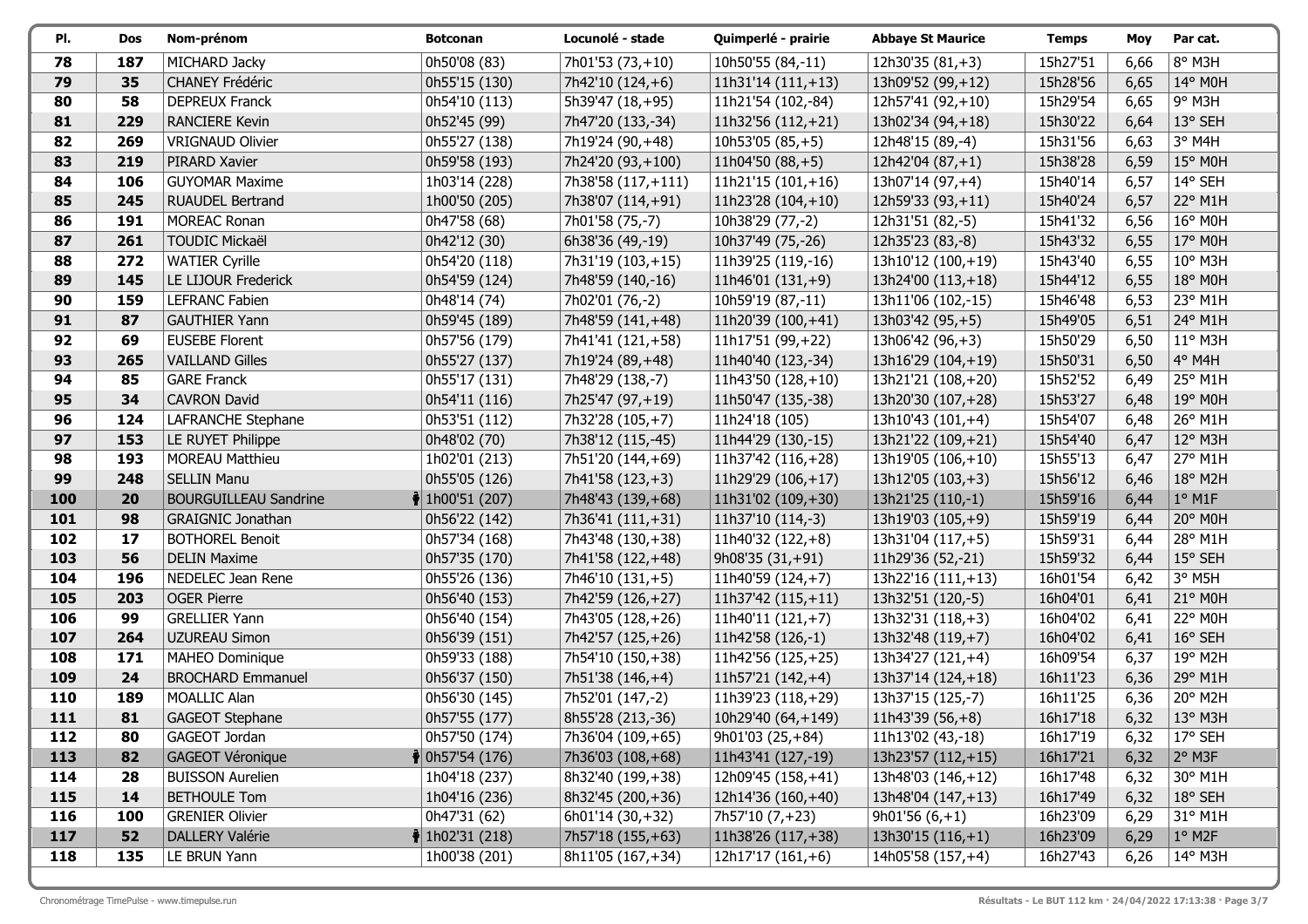| PI. | Dos | Nom-prénom                          | <b>Botconan</b>             | Locunolé - stade    | Quimperlé - prairie  | <b>Abbaye St Maurice</b> | <b>Temps</b> | Moy  | Par cat.         |
|-----|-----|-------------------------------------|-----------------------------|---------------------|----------------------|--------------------------|--------------|------|------------------|
| 119 | 192 | MOREAU Frédéric                     | 0h56'43 (156)               | 7h43'02 (127,+29)   | 12h03'45 (152,-25)   | 13h49'55 (149,+3)        | 16h33'55     | 6,22 | 21° M2H          |
| 120 | 250 | <b>SIMIER Tanguy</b>                | 0h56'50 (161)               | 8h06'07 (162,-1)    | 12h00'08 (151,+11)   | 13h49'25 (148,+3)        | 16h34'16     | 6,22 | 32° M1H          |
| 121 | 186 | <b>MEUNIER Christophe</b>           | 0h48'24 (75)                | 7h30'57 (102,-27)   | 11h44'01 (129,-27)   | 13h36'53 (122,+7)        | 16h34'19     | 6,22 | 22° M2H          |
| 122 | 207 | <b>PEARCE Richard</b>               | 0h50'15 (84)                | 7h31'20 (104,-20)   | 11h39'27 (120,-16)   | 13h37'10 (123,-3)        | 16h34'33     | 6,21 | 23° M2H          |
| 123 | 30  | <b>CAHU Marie-Line</b>              | 10h59'57 (192)              | 7h51'00 (143,+49)   | $11h57'14(141,+2)$   | 13h40'30 (128,+13)       | 16h37'11     | 6,20 | $1°$ M5F         |
| 124 | 224 | PROUTEAU Cedric                     | 0h49'49 (79)                | 7h26'58 (99,-20)    | 11h51'07 (136,-37)   | 13h37'58 (127, +9)       | 16h40'24     | 6,18 | 24° M2H          |
| 125 | 194 | <b>MORTIER Aurélien</b>             | 0h56'44 (159)               | 7h47'56 (134,+25)   | 12h03'52 (153,-19)   | 13h51'50 (151,+2)        | 16h41'14     | 6,17 | 25° M2H          |
| 126 | 84  | <b>GARDONI Paul</b>                 | 1h00'43 (202)               | 7h52'43 (148,+54)   | $11h36'24(113,+35)$  | 13h28'20 (115,-2)        | 16h44'58     | 6,15 | 19° SEH          |
| 127 | 88  | <b>GAUTIER-DUGOR Anne-Elisabeth</b> | <b>♦ 1h00'44 (204)</b>      | 8h13'20 (177, +27)  | $11h57'01(140,+37)$  | 13h40'45 (130,+10)       | 16h46'33     | 6,14 | 3° M3F           |
| 128 | 174 | <b>MARGUET Florent</b>              | 0h51'37 (94)                | 7h48'07 (135,-41)   | 11h57'32 (144,-9)    | 13h46'59 (135,+9)        | 16h49'03     | 6,12 | 33° M1H          |
| 129 | 175 | <b>MARGUET Nicolas</b>              | 0h51'36 (93)                | 7h48'07 (136,-43)   | 11h57'23 (143,-7)    | 13h47'05 (137,+6)        | 16h49'04     | 6,12 | 34° M1H          |
| 130 | 210 | PERENNEC Laurent                    | 0h56'37 (149)               | 7h52'47 (149)       | $11h47'13(134,+15)$  | 13h43'05 (134)           | 16h51'16     | 6,11 | 5° M4H           |
| 131 | 134 | LE BOUILL Denis                     | 0h46'25 (46)                | 7h26'57 (98,-52)    | 11h58'43 (146,-48)   | 13h51'33 (150,-4)        | 16h51'48     | 6,11 | 15° M3H          |
| 132 | 184 | <b>MERCIER Pascal</b>               | 0h44'25 (39)                | 7h13'16 (85,-46)    | 11h52'52 (137,-52)   | 13h37'23 (126,+11)       | 16h51'59     | 6,11 | 26° M2H          |
| 133 | 131 | <b>LAONET Frederic</b>              | 1h00'10 (199)               | 7h48'22 (137,+62)   | 11h59'20 (149,-12)   | 13h40'40 (129,+20)       | 16h52'13     | 6,11 | 27° M2H          |
| 134 | 148 | LE PAGE Florent                     | 1h00'04 (198)               | 8h12'42 (173, +25)  | 12h08'24 (156,+17)   | 13h52'06 (152,+4)        | 16h55'04     | 6,09 | 35° M1H          |
| 135 | 158 | LEBEAU Frédéric                     | 0h59'01 (184)               | 8h11'49 (169,+15)   | 12h05'12 (155,+14)   | $13h55'58(154,+1)$       | 16h57'19     | 6,07 | 16° M3H          |
| 136 | 43  | <b>CLEMENT Jean-Marie</b>           | 0h54'11 (115)               | 7h54'38 (151,-36)   | 12h04'31 (154,-3)    | 14h00'28 (155,-1)        | 16h57'19     | 6,07 | 36° M1H          |
| 137 | 122 | KERZERHO Yann                       | 0h57'53 (175)               | 7h43'06 (129,+46)   | 9h08'34 (30,+99)     | 11h29'36 (51,-21)        | 16h57'22     | 6,07 | 17° M3H          |
| 138 | 155 | LE SQUER Pascal                     | 1h02'29 (216)               | 7h57'08 (154,+62)   | 11h56'24 (138,+16)   | 13h52'56 (153,-15)       | 16h58'40     | 6,07 | 28° M2H          |
| 139 | 13  | <b>BETHOULE Sebastien</b>           | 1h04'19 (238)               | 8h32'37 (198,+40)   | 12h35'17 (172,+26)   | 14h25'01 (166,+6)        | 17h09'40     | 6,00 | 37° M1H          |
| 140 | 133 | LE BLAY Gaëtan                      | 0h57'17(165)                | 8h14'59 (179,-14)   | 12h29'44 (167,+12)   | 14h13'10 (161,+6)        | 17h10'26     | 6,00 | 23° M0H          |
| 141 | 217 | PERROTTE Bruno                      | 1h02'29 (217)               | 8h00'58 (156,+61)   | $11h47'06(133,+23)$  | 13h47'00 (136,-3)        | 17h14'07     | 5,98 | 18° M3H          |
| 142 | 71  | <b>FAUJOUR Lionel</b>               | 0h57'50 (173)               | 8h11'54 (170,+3)    | 12h09'14 (157, +13)  | 14h00'28 (156,+1)        | 17h19'44     | 5,94 | 24° M0H          |
| 143 | 75  | <b>FICHE Alain</b>                  | 0h57'32 (167)               | 8h30'51 (196,-29)   | 12h48'22 (185,+11)   | 14h33'29 (171,+14)       | 17h24'35     | 5,92 | 19° M3H          |
| 144 | 206 | <b>PAYEN Charles</b>                | 1h06'55 (244)               | 9h05'09 (218,+26)   | 12h53'31 (187, + 31) | 14h40'55 (177,+10)       | 17h25'03     | 5,91 | 25° M0H          |
| 145 | 168 | LOURAU Julien                       | 1h03'25 (231)               | 8h12'21 (171,+60)   | $ 12h28'33(166,+5) $ | 14h21'45 (165, +1)       | 17h25'49     | 5,91 | 38° M1H          |
| 146 | 246 | SAIZ Richard                        | 0h53'47 (106)               | 8h46'12 (212,-106)  | 12h48'00 (184,+28)   | 14h33'48 (173,+11)       | 17h35'33     | 5,85 | 20° M3H          |
| 147 | 220 | <b>PONCE Pierre</b>                 | 0h48'07 (73)                | 8h21'38 (186,-113)  | $12h33'01(169,+17)$  | 14h33'46 (172,-3)        | 17h40'32     | 5,83 | $6^{\circ}$ M4H  |
| 148 | 164 | LESCOP Sébastien                    | 0h56'29 (144)               | 8h25'37 (190,-46)   | 12h30'08 (168,+22)   | 14h17'12 (164,+4)        | 17h51'12     | 5,77 | 26° M0H          |
| 149 | 165 | <b>LIDURIN Gilles</b>               | 0h57'57 (180)               | 8h15'41 (180)       | 12h21'36 (164,+16)   | 14h17'12 (163,+1)        | 17h51'13     | 5,77 | 21° M3H          |
| 150 | 59  | <b>DERMONT Florent</b>              | 0h59'08 (185)               | 8h13'31 (178, +7)   | 12h43'28 (179,-1)    | 14h34'55 (175,+4)        | 17h51'29     | 5,77 | 27° M0H          |
| 151 | 242 | <b>ROY Gregory</b>                  | 0h59'10 (186)               | 8h12'57 (176,+10)   | 12h40'43 (177,-1)    | 14h34'43 (174,+3)        | 17h51'30     | 5,77 | 39° M1H          |
| 152 | 121 | <b>KERMORGANT Gwen</b>              | 0h54'36 (120)               | 8h08'15 (164,-44)   | 12h37'45 (175,-11)   | 14h25'32 (168,+7)        | 17h51'35     | 5,77 | 29° M2H          |
| 153 | 255 | <b>TANNE Paul</b>                   | 1h01'16 (211)               | 8h29'56 (194,+17)   | 12h33'57 (171,+23)   | 14h27'40 (169,+2)        | 17h52'13     | 5,76 | $4°$ M5H         |
| 154 | 19  | <b>BOURDON Pierre</b>               | 0h39'32 (15)                | $5h33'13(12,+3)$    | 8h34'19 (18,-6)      | 9h49'27 (18)             | 17h52'50     | 5,76 | 28° M0H          |
| 155 | 37  | <b>CHARPENTIER Didier</b>           | 0h54'54 (123)               | 8h23'26 (189,-66)   | 12h45'43 (180,+9)    | 14h28'40 (170,+10)       | 17h53'10     | 5,76 | 7° M4H           |
| 156 | 73  | <b>FESENBECK Aurelie</b>            | 1h02'56 (226)               | 8h35'39 (203,+23)   | 12h46'49 (182,+21)   | 14h43'54 (180, +2)       | 17h55'40     | 5,75 | $2^{\circ}$ M1F  |
| 157 | 180 | <b>MASSONI Nicolas</b>              | 1h02'26 (214)               | 8h18'25 (182, + 32) | 12h26'32 (165, +17)  | 14h08'39 (159,+6)        | 18h04'00     | 5,70 | $40^{\circ}$ M1H |
| 158 | 228 | RAMOS BARRANCO Jose Rafael          | 1h02'40 (219)               | 8h11'15 (168,+51)   | 12h36'44 (174,-6)    | 14h41'18 (178,-4)        | 18h05'06     | 5,70 | 29° M0H          |
| 159 | 53  | DE ARAUJO Silvestra                 | $\frac{1}{2}$ 1h02'40 (220) | 8h12'55 (175,+45)   | 12h33'40 (170,+5)    | 14h41'20 (179,-9)        | 18h05'08     | 5,70 | $ 1^{\circ}$ M6F |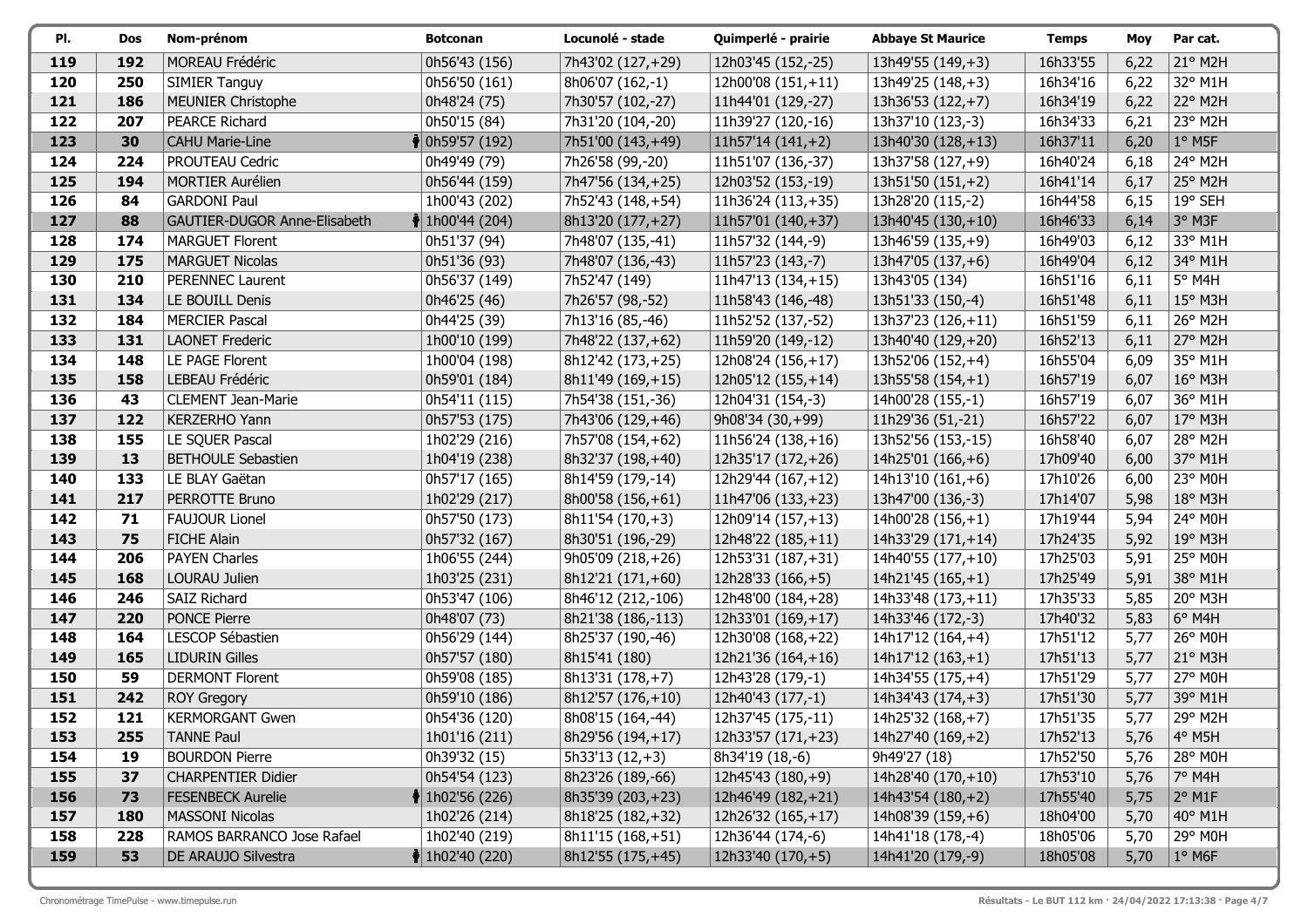| PI.           | Dos          | Nom-prénom                 | <b>Botconan</b> | Locunolé - stade  | Quimperlé - prairie | <b>Abbaye St Maurice</b> | <b>Temps</b> | Moy  | Par cat. |
|---------------|--------------|----------------------------|-----------------|-------------------|---------------------|--------------------------|--------------|------|----------|
| 160           | 74           | <b>FESENBECK Gilles</b>    | 1h02'55 (225)   | 8h35'25 (202,+23) | 12h46'35 (181,+21)  | 14h45'49 (181)           | 18h17'19     | 5,63 | 41° M1H  |
| Abandons (89) |              |                            |                 |                   |                     |                          |              |      |          |
| <b>DNF</b>    | 66           | <b>ELAN Julien</b>         | 0h57'15 (163)   |                   |                     |                          | Abandon      |      |          |
| <b>DNF</b>    | 162          | <b>LEMAITRE Arnaud</b>     | 0h54'16 (117)   |                   |                     |                          | Abandon      |      |          |
| <b>DNF</b>    | 188          | MINIER-BERNARDINI .Anthony | 1h05'33 (241)   |                   |                     |                          | Abandon      |      |          |
| <b>DNF</b>    | 254          | SUPPI Jerome               | 0h37'02 (3)     |                   |                     |                          | Abandon      |      |          |
| <b>DNF</b>    | 32           | <b>CANTIN Frédéric</b>     | 0h41'16 (20)    |                   |                     |                          | Abandon      |      |          |
| <b>DNF</b>    | 54           | <b>DEBARRE Quentin</b>     | 0h38'34 (7)     | 5h27'49 (8,-1)    |                     |                          | Abandon      |      |          |
| <b>DNF</b>    | 42           | CLAQUIN Jeremy             | 0h47'22 (56)    | 6h21'50 (39,+17)  |                     |                          | Abandon      |      |          |
| <b>DNF</b>    | 209          | PENSEC Yann                | 0h51'33 (92)    |                   |                     |                          | Abandon      |      |          |
| <b>DNF</b>    | $\mathbf{1}$ | ABGRALL Jérôme             | 0h57'34 (169)   | 8h32'50 (201,-32) | 12h35'21 (173,+28)  | 14h25'02 (167,+6)        | Abandon      |      |          |
| <b>DNF</b>    | 183          | <b>MERCIER Didier</b>      | 1h00'50 (206)   |                   |                     |                          | Abandon      |      |          |
| <b>DNF</b>    | 115          | <b>JAOUEN Fabrice</b>      | 0h47'49 (65)    |                   |                     |                          | Abandon      |      |          |
| <b>DNF</b>    | 10           | <b>BERNIER Edouard</b>     | 0h56'37 (148)   |                   |                     |                          | Abandon      |      |          |
| <b>DNF</b>    | 33           | <b>CARO Erwan</b>          | 0h43'12 (35)    |                   |                     |                          | Abandon      |      |          |
| <b>DNF</b>    | 218          | PHILIPPE Jean Michel       | 1h11'29 (246)   |                   |                     |                          | Abandon      |      |          |
| <b>DNF</b>    | 40           | <b>CHOUMILLE Patrice</b>   | 0h56'36 (146)   |                   |                     |                          | Abandon      |      |          |
| <b>DNF</b>    | 12           | <b>BERTHELOT Nicolas</b>   | 1h00'00 (194)   |                   |                     |                          | Abandon      |      |          |
| <b>DNF</b>    | 6            | <b>BALCON Vincent</b>      | 1h04'23 (239)   |                   |                     |                          | Abandon      |      |          |
| <b>DNF</b>    | 95           | <b>GOURMELON Frederic</b>  | 1h02'50 (224)   |                   |                     |                          | Abandon      |      |          |
| <b>DNF</b>    | 150          | LE PORT Fabrice            | 0h53'49 (109)   | 7h37'09 (112,-3)  |                     |                          | Abandon      |      |          |
| <b>DNF</b>    | 50           | <b>CUZON Frederic</b>      | 0h51'46 (97)    | 7h39'26 (119,-22) |                     |                          | Abandon      |      |          |
| <b>DNF</b>    | 116          | <b>JAOUEN Florian</b>      | 0h51'47 (98)    | 7h32'35 (106,-8)  |                     |                          | Abandon      |      |          |
| <b>DNF</b>    | 142          | LE GUILLOU Clément         | 0h51'03 (89)    | 8h12'38 (172,-83) |                     |                          | Abandon      |      |          |
| <b>DNF</b>    | 240          | ROUDAUT Fabien             | 0h42'13 (32)    | 7h01'53 (74,-42)  |                     |                          | Abandon      |      |          |
| <b>DNF</b>    | 181          | <b>MELCHIOR Grégory</b>    | 1h00'59 (210)   |                   |                     |                          | Abandon      |      |          |
| <b>DNF</b>    | 234          | <b>RIVALAIN Francis</b>    | 1h02'49 (221)   |                   |                     |                          | Abandon      |      |          |
| <b>DNF</b>    | 213          | <b>PERON Patrick</b>       | 0h53'51 (111)   | 7h51'26 (145,-34) |                     |                          | Abandon      |      |          |
| <b>DNF</b>    | 83           | <b>GAIGNE Ludovic</b>      | 0h56'42 (155)   | 9h20'22 (230,-75) |                     |                          | Abandon      |      |          |
| <b>DNF</b>    | 9            | <b>BELLEGO Marc</b>        | 0h59'55 (191)   | 9h15'14 (224,-33) |                     |                          | Abandon      |      |          |
| <b>DNF</b>    | 104          | <b>GUILPIN Benoit</b>      | 0h56'37 (147)   | 8h07'55 (163,-16) |                     |                          | Abandon      |      |          |
| <b>DNF</b>    | 140          | <b>LE GUERN Frederic</b>   | 0h55'17 (132)   | 8h01'45 (157,-25) |                     |                          | Abandon      |      |          |
| <b>DNF</b>    | 256          | <b>TELLIER Ghislain</b>    | 1h00'02 (196)   | 8h08'29 (165,+31) | 11h13'31 (92,+73)   | 13h47'07 (138,-46)       | Abandon      |      |          |
| <b>DNF</b>    | 126          | LAGREVE Stéphane           | 1h00'36 (200)   | 8h22'11 (188,+12) | 11h13'31 (93,+95)   | 13h47'07 (139,-46)       | Abandon      |      |          |
| <b>DNF</b>    | 15           | <b>BLIARD Jacques</b>      | 0h54'53 (122)   | 8h45'48 (211,-89) | 11h13'31 (94,+117)  | 13h47'44 (142,-48)       | Abandon      |      |          |
| <b>DNF</b>    | 200          | NIGNOL Jean Francois       | 0h40'19 (17)    | 5h42'22 (19,-2)   |                     |                          | Abandon      |      |          |
| <b>DNF</b>    | 72           | <b>FERRANTE Olivier</b>    | 0h59'12 (187)   | 9h16'19 (229,-42) | 11h13'31 (91,+138)  | 13h47'17 (140,-49)       | Abandon      |      |          |
| <b>DNF</b>    | 64           | <b>DUQUENNE Emeric</b>     | 0h50'00 (81)    | 8h12'49 (174,-93) |                     | 10h08'14 (24)            | Abandon      |      |          |
| <b>DNF</b>    | 216          | PERRON Philippe            | 0h59'53 (190)   | 9h03'19 (217,-27) |                     |                          | Abandon      |      |          |
| <b>DNF</b>    | 105          | GUY Jérôme                 | 1h03'40 (232)   | $9h15'56(227,+5)$ |                     |                          | Abandon      |      |          |
| <b>DNF</b>    | 16           | <b>BONNAIRE Emeric</b>     | 1h03'56 (235)   | 9h15'47 (226,+9)  |                     |                          | Abandon      |      |          |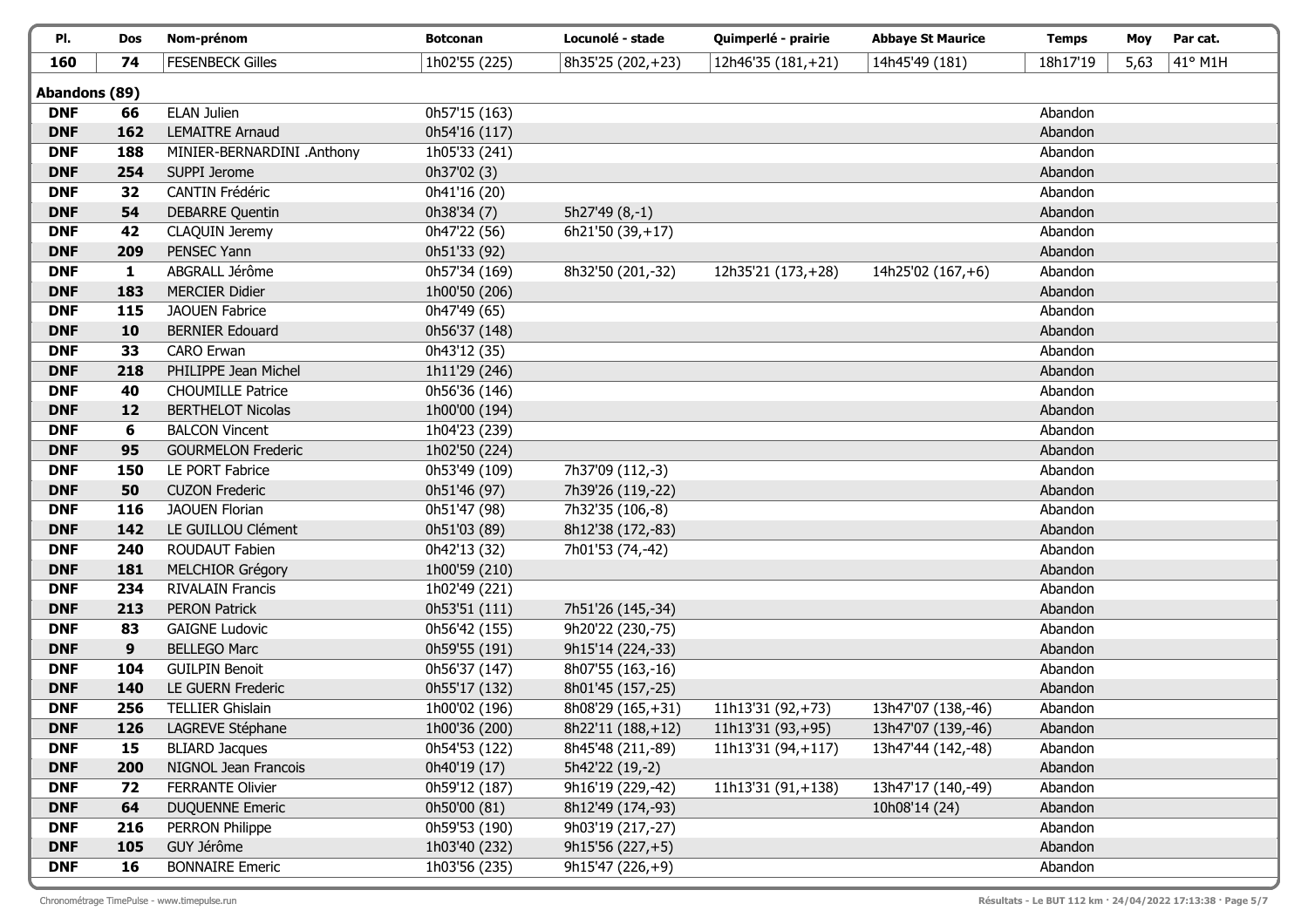| PI.        | Dos            | Nom-prénom                  | <b>Botconan</b>   | Locunolé - stade   | Quimperlé - prairie | <b>Abbaye St Maurice</b> | <b>Temps</b> | Moy | Par cat. |
|------------|----------------|-----------------------------|-------------------|--------------------|---------------------|--------------------------|--------------|-----|----------|
| <b>DNF</b> | 176            | <b>MAROS Sebastien</b>      | 1h03'46 (233)     | 8h59'39 (215,+18)  |                     |                          | Abandon      |     |          |
| <b>DNF</b> | 212            | <b>PERESSE Benoit</b>       | 0h46'25 (47)      | $6h19'11(37,+10)$  | $9h07'07(29,+8)$    | 10h24'07 $(28, +1)$      | Abandon      |     |          |
| <b>DNF</b> | 29             | <b>BUTET Patrick</b>        | 1h03'52 (234)     | $9h13'16(223,+11)$ |                     |                          | Abandon      |     |          |
| <b>DNF</b> | 38             | <b>CHASSAGNE Patrick</b>    | 0h56'40 (152)     |                    |                     |                          | Abandon      |     |          |
| <b>DNF</b> | $\overline{7}$ | <b>BAUDET Mathieu</b>       | 1h03'15 (229)     | $9h16'04(228,+1)$  | 11h13'32 (96,+132)  | 13h47'46 (143,-47)       | Abandon      |     |          |
| <b>DNF</b> | 143            | LE GURUN Pierre-Yves        | 0h54'22 (119)     | 9h07'29 (221,-102) | 11h13'31 (95,+126)  | 13h47'46 (144,-49)       | Abandon      |     |          |
| <b>DNF</b> | $\mathbf{3}$   | ARROUET Igor                | 0h56'46 (160)     | 8h21'22 (184,-24)  |                     |                          | Abandon      |     |          |
| <b>DNF</b> | 93             | <b>GODEFROY Anne</b>        | $*$ 0h55'14 (129) | 8h21'30 (185,-56)  | 11h30'02 (107,+78)  |                          | Abandon      |     |          |
| <b>DNF</b> | 275            | <b>CHAPRON Pascal</b>       | 0h46'06 (42)      | 8h45'34 (209,-167) |                     |                          | Abandon      |     |          |
| <b>DNF</b> | 244            | <b>ROYET Bruno</b>          | 0h57'56 (178)     | 8h03'57 (159,+19)  |                     |                          | Abandon      |     |          |
| <b>DNF</b> | 92             | <b>GLATRE Jerome</b>        | 0h45'21 (41)      | 7h39'22 (118,-77)  |                     |                          | Abandon      |     |          |
| <b>DNF</b> | 128            | <b>LALLEMAND Simon</b>      | 0h55'18 (133)     | 7h54'55 (152,-19)  |                     |                          | Abandon      |     |          |
| <b>DNF</b> | 221            | POULIQUEN Guillaume         | 1h05'47 (242)     | 9h01'46 (216,+26)  |                     |                          | Abandon      |     |          |
| <b>DNF</b> | 230            | <b>RAOULT Marc</b>          | 0h47'05 (53)      | 6h39'23 (51,+2)    |                     |                          | Abandon      |     |          |
| <b>DNF</b> | 239            | ROUAULT Jerome              | 0h53'43 (101)     | 7h10'51 (84,+17)   | 11h15'16 (98,-14)   |                          | Abandon      |     |          |
| <b>DNF</b> | 67             | <b>EON Frederic</b>         | 0h40'19 (18)      | $5h36'16(15,+3)$   | 9h09'21 (32,-17)    |                          | Abandon      |     |          |
| <b>DNF</b> | 270            | VULGOS Michaël              | 0h53'50 (110)     | 7h46'32 (132,-22)  | 11h59'12 (148,-16)  | 13h42'47 (131,+17)       | Abandon      |     |          |
| <b>DNF</b> | 136            | LE CLOIREC Ewen             | 0h53'48 (107)     | 7h39'35 (120,-13)  | 11h46'01 (132,-12)  | 13h42'47 (132)           | Abandon      |     |          |
| <b>DNF</b> | 262            | <b>TOUFFET Philippe</b>     | 0h47'29 (58)      | 7h37'23 (113,-55)  | 11h59'11 (147,-34)  |                          | Abandon      |     |          |
| <b>DNF</b> | 107            | <b>HAMAN Cyril</b>          | 1h00'52 (209)     | 8h04'27 (160,+49)  | 12h19'09 (163,-3)   |                          | Abandon      |     |          |
| <b>DNF</b> | 86             | <b>GAUDRE Patrice</b>       | 0h54'10 (114)     | 7h29'02 (100,+14)  | 12h13'24 (159,-59)  |                          | Abandon      |     |          |
| <b>DNF</b> | 223            | PRIGENT Romuald             | 0h58'43 (183)     | 8h29'46 (193,-10)  |                     |                          | Abandon      |     |          |
| <b>DNF</b> | 139            | LE GUENNEC Frederic         | 1h00'01 (195)     | 8h27'25 (191,+4)   | 12h50'01 (186,+5)   |                          | Abandon      |     |          |
| <b>DNF</b> | 271            | <b>WAISSE Eric</b>          | 0h47'30 (59)      | 8h09'13 (166,-107) | 12h42'45 (178,-12)  |                          | Abandon      |     |          |
| <b>DNF</b> | 172            | MAHEVO Renaud               | 1h00'43 (203)     | 8h38'40 (204,-1)   | 12h54'06 (188,+16)  |                          | Abandon      |     |          |
| <b>DNF</b> | 61             | DOUTERLINGNE Herve          | 0h48'02 (71)      | 7h38'14 (116,-45)  | 11h22'46 (103,+13)  | 6h28'15 $(1,+102)$       | Abandon      |     |          |
| <b>DNF</b> | 5              | <b>AVILA Ernest</b>         | 0h56'23 (143)     | 8h19'25 (183,-40)  | 13h03'22 (194,-11)  | 13h47'50 (145,+49)       | Abandon      |     |          |
| <b>DNF</b> | 96             | <b>GOURVEN Anthony</b>      | 0h57'16 (164)     | 8h21'43 (187,-23)  | 13h01'09 (192,-5)   |                          | Abandon      |     |          |
| <b>DNF</b> | 199            | NICOLAS Serge               | 1h06'57 (245)     | 9h15'20 (225,+20)  | 13h07'02 (195,+30)  |                          | Abandon      |     |          |
| <b>DNF</b> | 173            | <b>MAILLARD Florent</b>     | 0h50'56 (86)      | 8h42'44 (207,-121) | 13h07'07 (198,+9)   |                          | Abandon      |     |          |
| <b>DNF</b> | 11             | BERREHOUC Johan             | 1h03'22 (230)     | $9h07'13(220,+10)$ | 13h07'03 (196,+24)  |                          | Abandon      |     |          |
| <b>DNF</b> | 273            | YANN TEISSET Yann           | 1h05'16 (240)     | 9h05'58 (219,+21)  | 13h07'05 (197,+22)  |                          | Abandon      |     |          |
| <b>DNF</b> | 70             | <b>EVANNO Pierre-Marie</b>  | 1h00'02 (197)     | 8h30'11 (195, +2)  | 12h55'41 (189,+6)   |                          | Abandon      |     |          |
| <b>DNF</b> | 103            | <b>GUILLOUZOUIC Vincent</b> | 0h56'44 (158)     | 8h18'22 (181,-23)  | 12h38'53 (176,+5)   | 13h47'33 (141,+35)       | Abandon      |     |          |
| <b>DNF</b> | 233            | <b>RETY Erwann</b>          | 1h03'14 (227)     | 8h04'43 (161,+66)  | 11h56'46 (139,+22)  | 14h06'33 (158,-19)       | Abandon      |     |          |
| <b>DNF</b> | 243            | <b>ROYER Anthony</b>        | 0h56'55 (162)     | 8h28'36 (192,-30)  |                     |                          | Abandon      |     |          |
| <b>DNF</b> | 31             | <b>CALVEZ Olivier</b>       | 1h06'36 (243)     | 9h12'40 (222, +21) |                     |                          | Abandon      |     |          |
| <b>DNF</b> | 110            | <b>HERNOT Fabien</b>        | 0h55'22 (135)     | 7h25'38 (96,+39)   | 11h59'30 (150,-54)  | 14h08'39 (160,-10)       | Abandon      |     |          |
| <b>DNF</b> | 78             | <b>FORGET Erwan</b>         | 0h47'31 (61)      | $5h23'36(6,+55)$   | 9h01'56 (27,-21)    | 10h43'52 (33,-6)         | Abandon      |     |          |
| <b>DNF</b> | 253            | STEPHAN Julien              | 0h58'10 (181)     | 7h56'57 (153,+28)  | 11h58'27 (145,+8)   | 13h27'17 (114,+31)       | Abandon      |     |          |
| <b>DNF</b> | 260            | TILLY Jean Marc             | 0h55'34 (140)     | 8h03'57 (158,-18)  | 12h18'57 (162,-4)   | 14h15'47 (162)           | Abandon      |     |          |